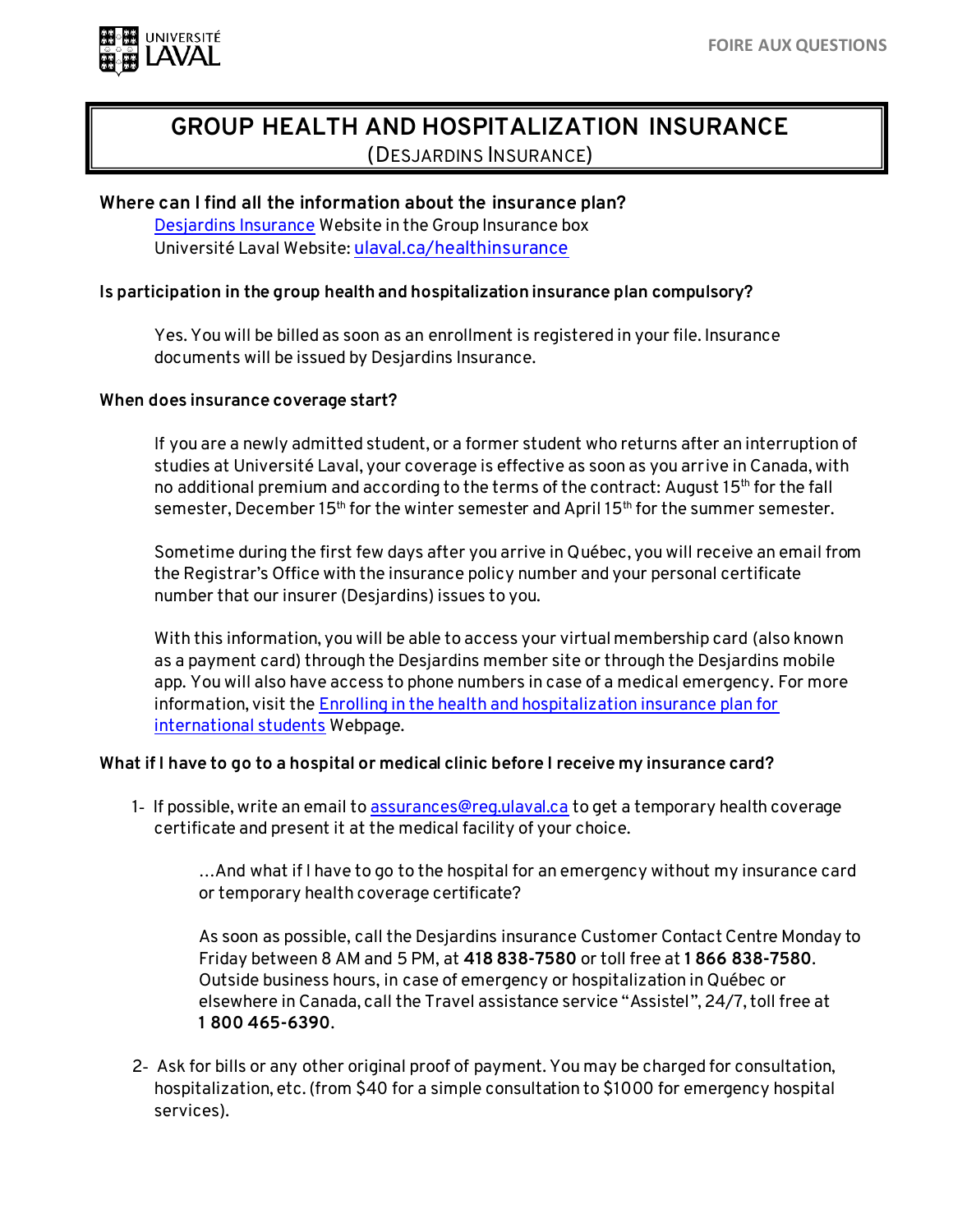3- Make your claim with Desjardins once you have received your membership confirmation and have access to your virtual card. Some claims can be done online, check online for more [information.](https://www.ulaval.ca/sites/default/files/International/Immigration/Desjardins-online-services.pdf) You will be reimbursed according to the terms of the contract.

# **How much does the insurance cost?**

## *Enrollment in a regular program:*

Insurance is billed for the full year, from September 1st to August  $31st$ , if initial enrollment is registered in the fall semester (3 semesters).

If initial enrollment is registered in the winter semester, the group insurance plan is billed for the period from January 1st to August  $31^{st}$  (2 semesters).

The mandatory group plan cannot be cancelled for the summer semester, unless you have graduated or if you leave permanently Université Laval.

| Individual<br>Coverage | September 1 <sup>st</sup> to August<br>21st | January 1st to August $31^{st}$ | May 1st to August $31^{\rm st}$ |
|------------------------|---------------------------------------------|---------------------------------|---------------------------------|
|                        | 900\$                                       | 600S                            | 300 <sup>5</sup>                |

*Rates in effect from September 1st, 2021, to August 31st, 2022 (including provincial sales tax of 9.975%)*

## *Enrollment as a visiting (exchange) student:*

Insurance is billed each semester for the duration of your stay. If your stay covers 1 semester, you must pay \$300. If your stay covers 2 semesters, you will receive 2 separate bills of \$300 for each semester.

# **Can I be exempted from the obligation to enroll in the group health and hospitalization insurance?**

You may be exempted if you are in an exemption category, for example if you are a resident of a country that has signed a reciprocal social security agreement with Québec (Belgium, Denmark, Finland, France, Greece, Luxembourg, Norway, Portugal, Romania and Sweden). See the Exemptions tab a[t ulaval.ca/healthinsurance](http://www2.ulaval.ca/en/international/international-students/immigration/health-and-hospitalization-insurance.html)*.*

# **What is the deadline for claiming an exemption?**

September 30<sup>th</sup> for the fall semester, January 31<sup>st</sup> for the winter semester, and May 31<sup>th</sup> for the summer semester.

# **Is it possible to get an insurance coverage for my family?**

Insurance for the family members traveling with you is not included in your group health and hospitalization insurance plan. For additional insurance for your family offered by Desjardins Insurance, see useful references: [Visitors to Canada Insurance](https://www.desjardins.com/ca/personal/insurance/travel-insurance/visitors-canada/index.jsp). Children under 18 are eligible for RAMQ under certain conditions[. Contact the RAMQ](https://www.ramq.gouv.qc.ca/en/contact-us/make-a-telephone-appointment) for more details.